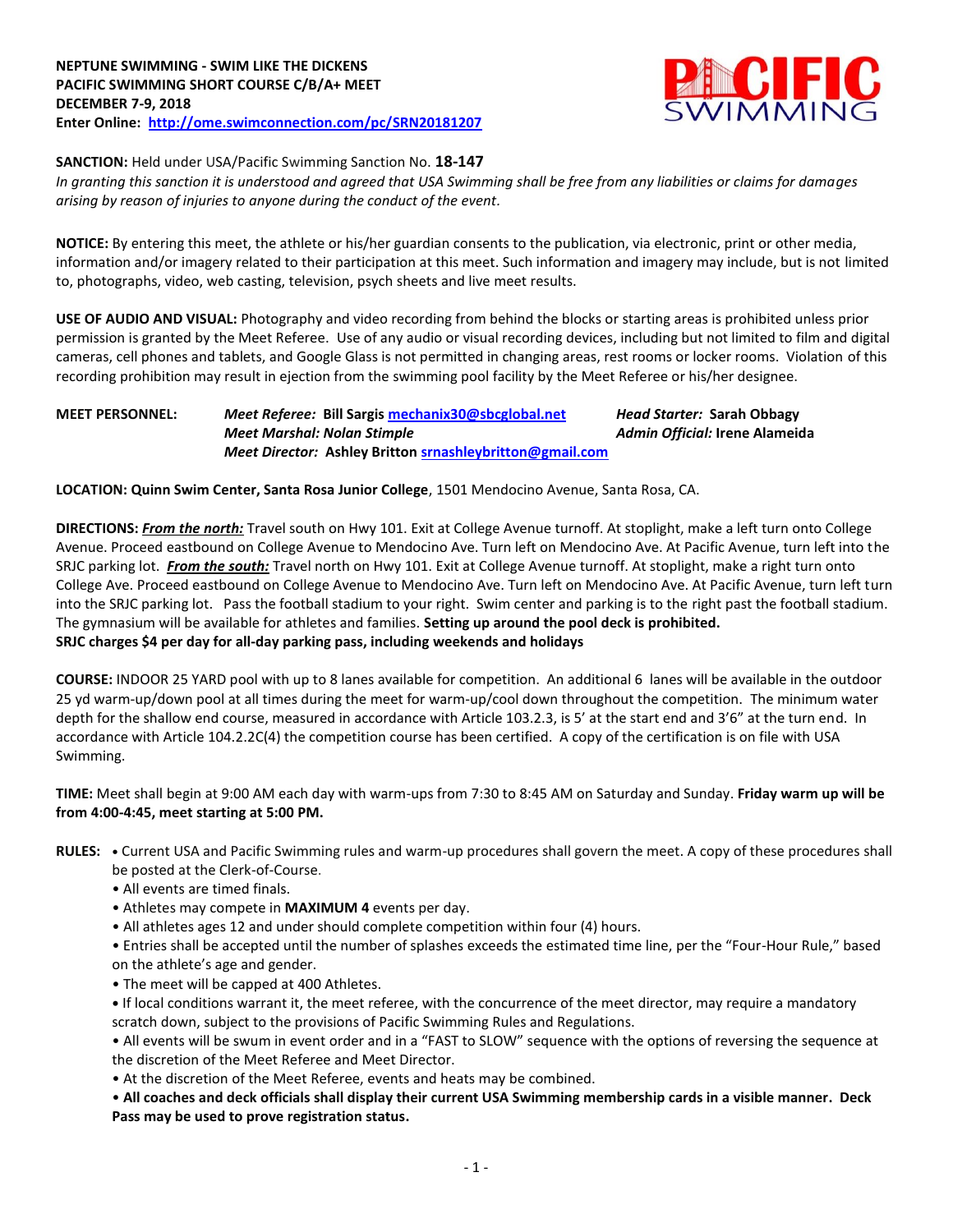**•** Athletes in the 500 Freestyle shall provide their own timers and lap counters and 400 IM shall provide their own timers. These events shall be swum alternating heats of girls and boys or seeded combining girls and boys. Minimum time standard shall be met for the 500 Freestyle and 400 IM. Entry times for the 500 Freestyle and/or 400 IM which cannot be proven using the Pacific Swimming database may be verified by a complete set of meet results or verified by the athlete's coach. Please contact the Meet Director AND Meet Referee. (Refer to Pacific Swimming Rule 4A2)

**UNACCOMPANIED ATHLETES:** Any USA Swimming athlete-member competing at the meet shall be accompanied by a USA Swimming member-coach for the purposes of athlete supervision during warm-up, competition and warm-down. If a coach-member of the athlete's USA Swimming Club does not attend the meet to serve in said supervisory capacity, it is the responsibility of the athlete or the athlete's legal guardian to arrange for supervision by a USA Swimming member-coach. The meet director or meet referee may assist the athlete in making arrangements for such supervision; however, it is recommended that such arrangements be made in advance of the meet by the athlete's USA Swimming Club Member-Coach.

**RACING STARTS:** Any athlete entered in the meet shall be certified by a USA Swimming member-coach as being proficient in performing a racing start, or shall start each race from within the water. When unaccompanied by a USA Swimming member coach, it is the responsibility of the athlete or the athlete's legal guardian to ensure compliance with this requirement.

**RESTRICTIONS:** • Smoking and the use of other tobacco products is prohibited on the pool deck, in the locker rooms, in spectator seating or standing areas and in all areas used by athletes, during the meet and during warm-up periods.

- Sale and use of alcoholic beverages is prohibited in all areas of the meet venue.
- No glass containers are allowed in the meet venue.
- No propane heater is permitted except for snack bar/meet operations.
- All shelters shall be properly secured.
- Changing into or out of swimsuits other than in locker rooms or other designated areas is prohibited.
- No pets allowed on deck, other than service assistance animals.

• Destructive devices, to include but not limited to, explosive devices and equipment, firearms (open or concealed), blades, knives, mace, stun guns and blunt objects are strictly prohibited in the swimming facility and its surrounding areas. If observed, the Meet Referee or his/her designee may ask that these devices be stored safely away from the public or removed from the facility. Noncompliance may result in the reporting to law enforcement authorities and ejection from the facility. Law enforcement officers (LEO) are exempt per applicable laws.

• Operation of a drone, or any other flying apparatus, is prohibited over the venue (pools, athlete/coach areas, spectator areas and open ceiling locker rooms) any time athletes, coaches, officials and/or spectators are present.

**ELIGIBILITY:** • Athletes shall be current members of USA Swimming and enter their name and registration number on the meet entry card exactly as they are shown on their Registration Card. If this is not done, it may be difficult to match the athlete with the registration database. The meet host shall check all athlete registrations against the SWIMS database and if not found to be registered, the Meet Director shall accept the registration at the meet (a \$10 surcharge shall be added to the regular registration fee). Duplicate registrations shall be refunded by mail.

• Athletes in the "A" Division shall have met at least the USA Swimming Motivational "A" minimum time standard. Athletes in the "B" Division shall have met at least the listed "B" minimum time standard. All entry times slower than the "B" time standard shall be in the "C" Division.

• Entries with **"NO TIME" shall be ACCEPTED except for the 500 free and 400 IM. Coach verified times for 500 free and 400 IM will be accepted.**

• Entry times submitted for this meet may be checked against a computer database and may be changed in accordance with Pacific Swimming Entry Time Verification Procedures.

• Disabled athletes are welcome to attend this meet and should contact the Meet Director or Meet Referee regarding any special accommodations on entry times and seeding per Pacific Swimming policy.

• Athletes 19 years of age and over may compete in the meet for time only, no awards. Such athlete shall meet standards for the 17-18 age group.

• Age on the first day of the meet shall determine the athlete's age for the entire meet.

**ENTRY FEES:** \$4.00 per event plus an \$8.00 participation fee per athlete. Entries shall be rejected if payment is not sent at time of request. No refunds shall be made except mandatory scratch downs.

**ONLINE ENTRIES:** To enter online go to **<http://ome.swimconnection.com/pc/SRN20181207>** to receive an immediate entry confirmation. This method requires payment by credit card. Swim Connection, LLC charges a processing fee for this service, equal to \$1 per athlete plus 5% of the total Entry Fees. Please note that the processing fee is a separate fee from the Entry Fees. If you do not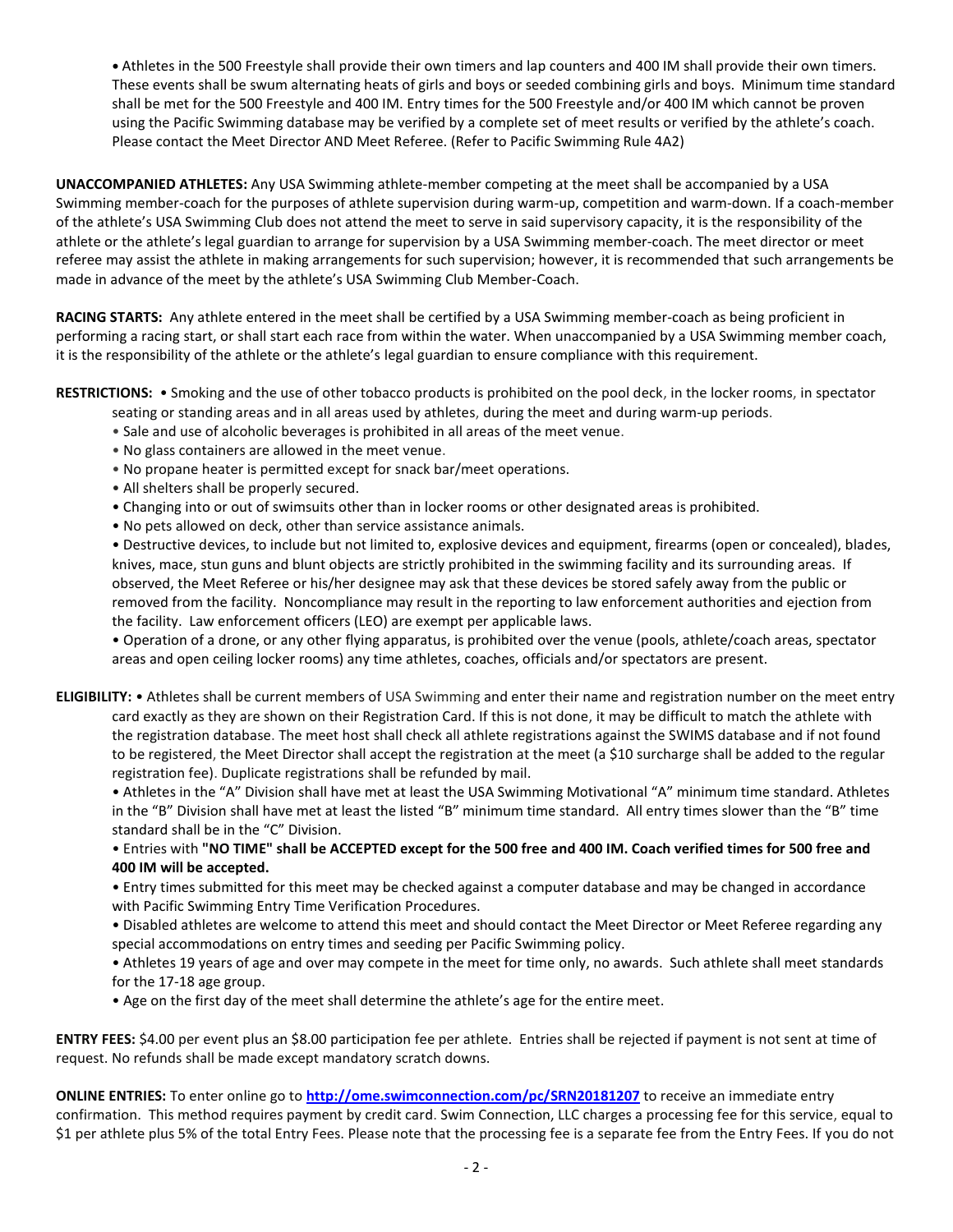wish to pay the processing fee, enter the meet using a mail entry. **Entering online is a convenience, is completely voluntary, and is in no way required or expected of an athlete by Pacific Swimming.** Online entries shall be accepted through **Wednesday, November 28. 2018.**

**MAILED OR HAND DELIVERED ENTRIES**: Entries shall be on the attached consolidated entry form. Forms shall be filled out completely and printed clearly with athlete's best time. Entries shall be postmarked by midnight, **Monday, November 26, 2018** or hand delivered by 6:30 p.m. on **Wednesday, November 28, 2018.** No late entries shall be accepted. Requests for confirmation of receipt of entries should include a self-addressed envelope.

**Make check payable to**: **Neptune Swimming Mail entries to**: **Dan Greaves Hand deliver entries to: Dan Greaves PO Box 317 455 Ridgway Ave Santa Rosa, CA 95402 Santa Rosa, CA 95401**

**CHECK-IN:** The meet shall be deck seeded. Athletes shall check-in at the Clerk-of-Course. No event shall be closed more than 30 minutes before the scheduled start of the session. Close of check-in for all individual events shall be no more than 60 minutes before the estimated time of the start of the first heat of the event. Athletes who do not check in shall not be seeded and shall not be allowed to compete in that event.

**SCRATCHES:** Any athletes not reporting for or competing in an individual timed final event that they have checked in for shall not be penalized. Athletes who must withdraw from an event after it is seeded are requested to inform the referee immediately.

**AWARDS:** Ribbons shall be awarded to the 1st-8th place finishers in the C/B/A divisions for the following age groups: 6 & under, 7-8, 9-10, 11-12. **8 & under events shall be awarded separately as 6 & under, 7-8. No awards will be given to athletes aged 13 years and older**. Awards shall be picked up on Sunday by a club's coach or club representative. Unattached athletes shall coordinate with the awards desk for pickup of awards. **All awards must be collected at the meet, NO AWARDS WILL BE DISTRIBUTED AFTER THE MEET IS COMPLETED.** *"A" medals will be awarded to athletes with an entry time slower than "A" achieving the "A" time standard for the first time. See Pacific Swimming web site for time standards.* 

**ADMISSION:** Free. Programs will posted on Neptune Swimming's Website.

**SNACK BAR & HOSPITALITY:** A snack bar will be available throughout the competition. Coaches and working deck officials will be provided lunch.

**MISCELLANEOUS:** No overnight parking is allowed. Facilities will not be provided after meet hours.

**MINIMUM OFFICIALS**: At least seven days prior to the start of the meet, meet management (Meet Director and/or Meet Referee) shall contact a representative from each club participating in the meet, and provide a preliminary inventory of the officials that club is required to provide for each session. Each club shall, by the start of the meet, provide to the Meet Director or designee a list of Officials who have agreed to represent that club during each session of the meet.

At the meet, meet management shall conduct an inventory of officials, and shall compare the number of athletes entered in each session by each club with the number of officials present representing each club. If meet management certifies that a club has not provided sufficient officials for any session of the meet in accordance with the table below, excluding finals in a prelims and finals meet, the club shall be fined \$100 per missing official per session of the meet.

| Club athletes entered in session | Trained and carded officials required |
|----------------------------------|---------------------------------------|
| $1 - 10$                         |                                       |
| $11 - 25$                        |                                       |
| $26 - 50$                        |                                       |
| 51-75                            |                                       |
| 76-100                           |                                       |
| 100 or more                      |                                       |

\* Zone 3 shall include assigned and working Colorado, Intermediary/ Chief Timing Judge, and Computer operator in the count of officials for a session although these positions are not carded. Zone 3 shall accept uncarded Trainees in the count of officials for up to two sessions. Clubs may use officials "borrowed" from other clubs, or unattached officials at the meet who agree, to fulfill their obligation under the rule.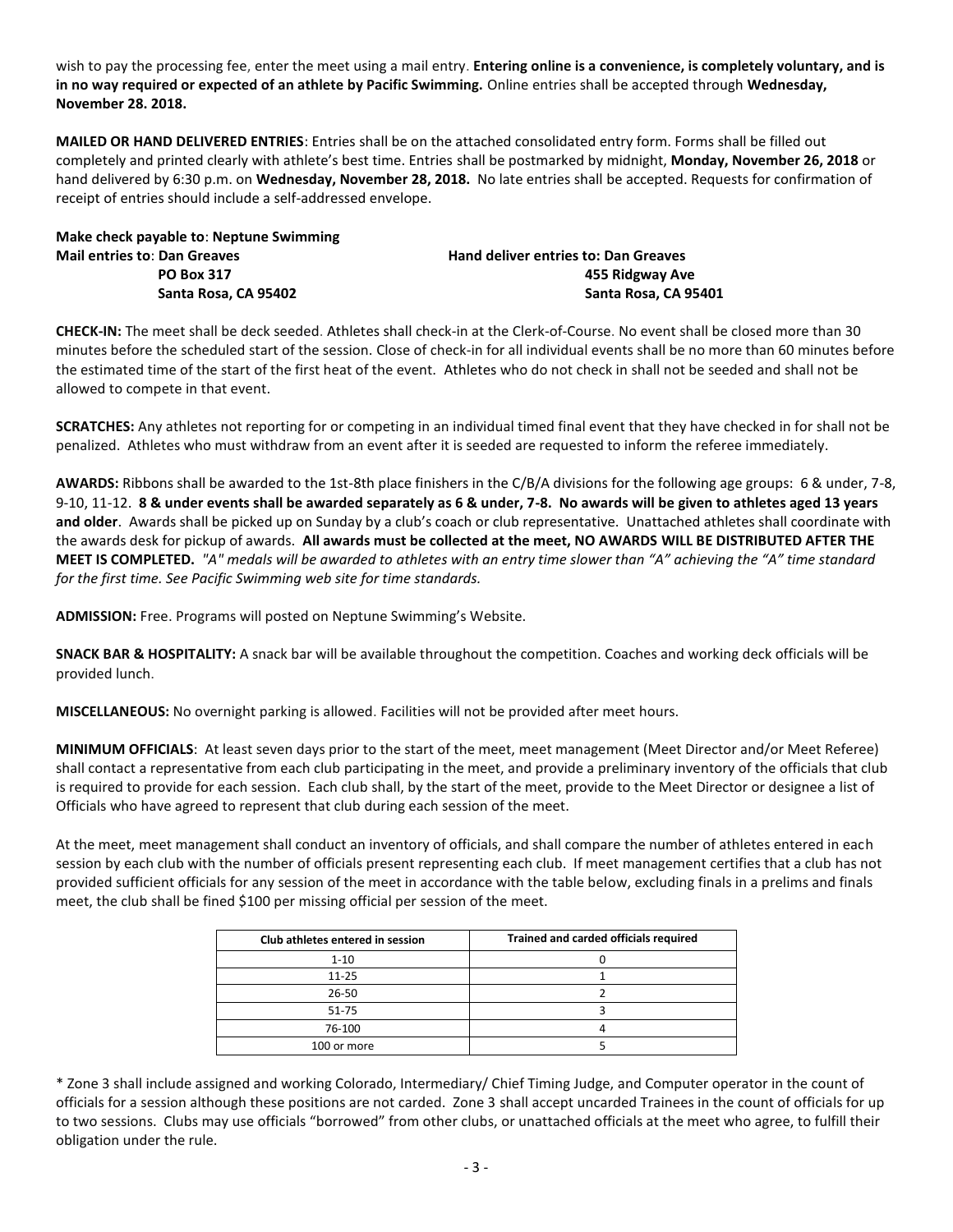## **EVENT SUMMARY**

| <b>FRIDAY</b> |          |                      |                      |  |  |  |  |  |  |
|---------------|----------|----------------------|----------------------|--|--|--|--|--|--|
| 8 & UN        | $9 - 10$ | <b>11 &amp; OVER</b> | <b>13 &amp; OVER</b> |  |  |  |  |  |  |
|               |          | 400 IM               |                      |  |  |  |  |  |  |
|               |          | 500 Free             |                      |  |  |  |  |  |  |

|           | <b>SATURDAY</b> |               |                      | <b>SUNDAY</b> |                |                |                      |  |  |
|-----------|-----------------|---------------|----------------------|---------------|----------------|----------------|----------------------|--|--|
| 8 & UN    | $9-10$          | 11-12         | <b>13 &amp; OVER</b> | 8 & UN        | $9-10$         | $11 - 12$      | <b>13 &amp; OVER</b> |  |  |
| 25 Back   | 100 Back        | 100 Back      | 200 Back             | 100 IM        | 100 free       | 100 Free       | 200 free             |  |  |
| 25 Fly    | <b>50 Flv</b>   | <b>50 Fly</b> | 100 Free             | 25 Breast     | 50 Brest       | 50 Breast      | 100 Back             |  |  |
| 50 Breast | 100 Breast      | 200 IM        | 100 Breast           | 50 Back       | 50 Back        | <b>100 Flv</b> | 200 Breast           |  |  |
| 50 Free   | 50 Free         | 100 Breast    | 200 IM               | 25 Free       | <b>100 Fly</b> | 50 Back        | 200 Fly              |  |  |
|           | 200 IM          | 50 Free       | <b>100 Fly</b>       |               | 100 IM         | 100 IM         | 50 Free              |  |  |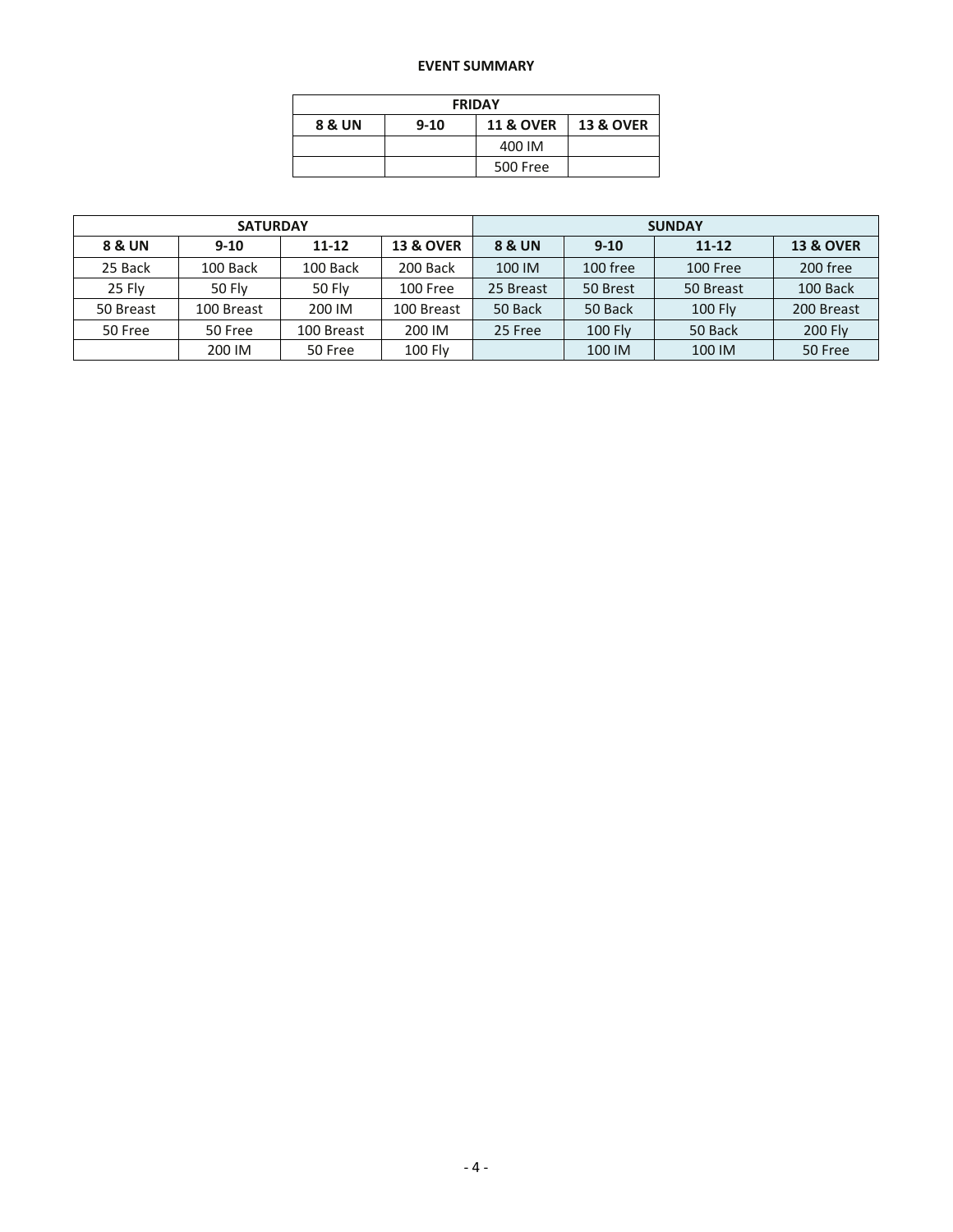## **EVENTS**

| Use the following URL to find the time standards: http://www.pacswim.org/swim-meet-times/standards |  |  |  |
|----------------------------------------------------------------------------------------------------|--|--|--|
|                                                                                                    |  |  |  |

| Friday, December 7, 2018 |                       |                                        |                     |                 |  |  |  |  |  |  |
|--------------------------|-----------------------|----------------------------------------|---------------------|-----------------|--|--|--|--|--|--|
| Meet Starts At 5:00pm    |                       |                                        |                     |                 |  |  |  |  |  |  |
| Event                    | Women's<br>Event<br># | Age<br>Group                           | Event               | Men's<br>Event# |  |  |  |  |  |  |
| 400 IM<br>5:56.79        | 1                     | 11& over<br>Min Time Standard Required | 400 IM<br>5:46.39   | 2               |  |  |  |  |  |  |
| 500 Free<br>7:09.09      | 3                     | 11& over<br>Min Time Standard Required | 500 Free<br>6:57.29 | 4               |  |  |  |  |  |  |

٦

Г

| Saturday, December 8, 2018 |                              |               |                 |  | Sunday, December 8, 2018     |                 |            |                 |  |  |  |
|----------------------------|------------------------------|---------------|-----------------|--|------------------------------|-----------------|------------|-----------------|--|--|--|
|                            | <b>Meet Starts At 9:00am</b> |               |                 |  | <b>Meet Starts At 9:00am</b> |                 |            |                 |  |  |  |
| Women's<br>Event#          | Age<br>Group                 | Event         | Men's<br>Event# |  | Women's<br>Event#            | Age<br>Group    | Event      | Men's<br>Event# |  |  |  |
| 5                          | 13 & Over                    | 200 Back      | 6               |  | 43                           | 13 & Over       | 200 Free   | 44              |  |  |  |
| $\overline{7}$             | $9 - 10$                     | 100 Back      | 8               |  | 45                           | $9 - 10$        | 100 Free   | 46              |  |  |  |
| 9                          | <b>8&amp;UN</b>              | 25 Back       | 10              |  | 47                           | <b>8&amp;UN</b> | 100 IM     | 48              |  |  |  |
| 11                         | 13 & Over                    | 100 Free      | 12              |  | 49                           | 13 & Over       | 100 Back   | 50              |  |  |  |
| 13                         | $9 - 10$                     | 50 Fly        | 14              |  | 51                           | $9 - 10$        | 50 Breast  | 52              |  |  |  |
| 15                         | <b>8&amp;UN</b>              | 25 Fly        | 16              |  | 53                           | <b>8&amp;UN</b> | 25 Breast  | 54              |  |  |  |
| 17                         | $11 - 12$                    | 100 Back      | 18              |  | 55                           | $11 - 12$       | 100 Free   | 56              |  |  |  |
| 19                         | 13 & Over                    | 100 Breast    | 20              |  | 57                           | 13 & Over       | 200 Breast | 58              |  |  |  |
| 21                         | $9 - 10$                     | 100 Breast    | 22              |  | 59                           | $9 - 10$        | 50 Back    | 60              |  |  |  |
| 23                         | <b>8&amp;UN</b>              | 50 Breast     | 24              |  | 61                           | <b>8&amp;UN</b> | 50 Back    | 62              |  |  |  |
| 25                         | $11 - 12$                    | <b>50 Fly</b> | 26              |  | 63                           | $11 - 12$       | 50 Breast  | 64              |  |  |  |
| 27                         | $9 - 10$                     | 50 Free       | 28              |  | 65                           | $9 - 10$        | 100 Fly    | 66              |  |  |  |
| 29                         | <b>8&amp;UN</b>              | 50 Free       | 30              |  | 67                           | <b>8&amp;UN</b> | 25 Free    | 68              |  |  |  |
| 31                         | $9 - 10$                     | 200 IM        | 32              |  | 69                           | $11 - 12$       | 100 Fly    | 70              |  |  |  |
| 33                         | $11 - 12$                    | 200 IM        | 34              |  | 71                           | $9 - 10$        | 100 IM     | 72              |  |  |  |
| 35                         | 13 & Over                    | 200 IM        | 36              |  | 73                           | 13 & Over       | 200 Fly    | 74              |  |  |  |
| 37                         | $11 - 12$                    | 100 Breast    | 38              |  | 75                           | $11 - 12$       | 50 Back    | 76              |  |  |  |
| 39                         | 13 and<br>Over               | 100 Fly       | 40              |  | 77                           | 13 & Over       | 50 Free    | 78              |  |  |  |
| 41                         | $11 - 12$                    | 50 Free       | 42              |  | 79                           | $11 - 12$       | 100 IM     | 80              |  |  |  |